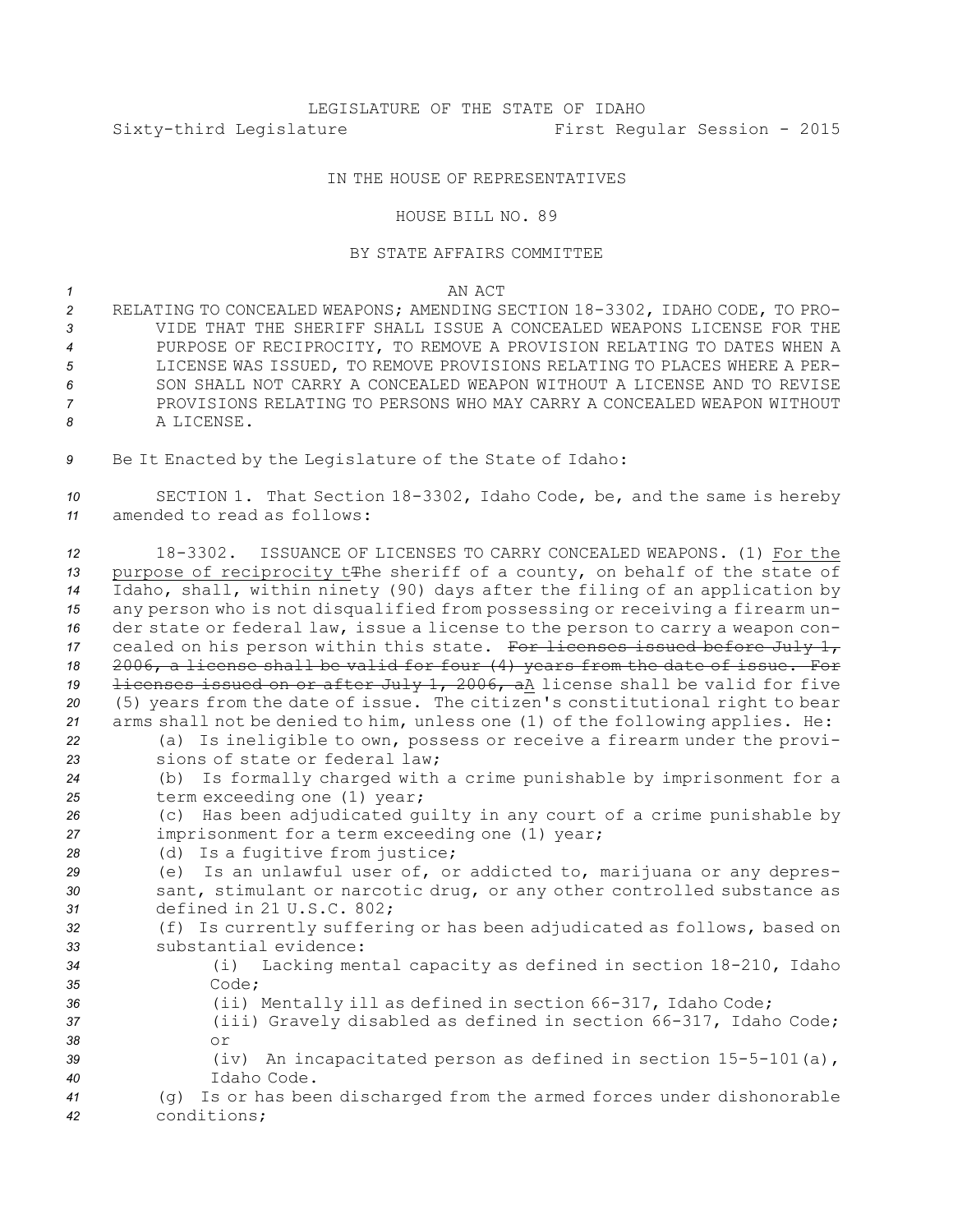(h) Is or has been adjudicated guilty of or received <sup>a</sup> withheld judgment or suspended sentence for one (1) or more crimes of violence constitut- ing <sup>a</sup> misdemeanor, unless three (3) years have elapsed since disposi- tion or pardon has occurred prior to the date on which the application is submitted;

*<sup>6</sup>* (i) Has had entry of <sup>a</sup> withheld judgment for <sup>a</sup> criminal offense which *<sup>7</sup>* would disqualify him from obtaining <sup>a</sup> concealed weapon license;

8 (j) Is an alien illegally in the United States;

*<sup>9</sup>* (k) Is <sup>a</sup> person who having been <sup>a</sup> citizen of the United States has re-*<sup>10</sup>* nounced his or her citizenship;

*<sup>11</sup>* (l) Is under twenty-one (21) years of age;

*<sup>12</sup>* (m) Is free on bond or personal recognizance pending trial, appeal or *<sup>13</sup>* sentencing for <sup>a</sup> crime which would disqualify him from obtaining <sup>a</sup> con-*<sup>14</sup>* cealed weapon license; or

 (n) Is subject to <sup>a</sup> protection order issued under chapter 63, title 39, Idaho Code, that restrains the person from harassing, stalking or threatening an intimate partner of the person or child of the intimate partner or person, or engaging in other conduct that would place an intimate partner in reasonable fear of bodily injury to the partner or *20* child.

 The license application shall be in <sup>a</sup> form to be prescribed by the director of the Idaho state police, and shall ask the name, address, de- scription and signature of the licensee, date of birth, place of birth, social security number, military status, citizenship and the driver's license number or state identification card number of the licensee if used for identification in applying for the license. The application shall indicate that provision of the social security number is op- tional. The license application shall contain <sup>a</sup> warning substantially as follows:

 CAUTION: Federal law and state law on the possession of weapons and firearms differ. If you are prohibited by federal law from possessing <sup>a</sup> weapon or <sup>a</sup> firearm, you may be prosecuted in federal court. <sup>A</sup> state permit is not <sup>a</sup> defense to <sup>a</sup> federal prosecution.

 The sheriff shall require any person who is applying for original is- suance of <sup>a</sup> license to submit his fingerprints in addition to the other information required in this subsection. Within five (5) days after the filing of an application, the sheriff shall forward the application and fingerprints to the Idaho state police for <sup>a</sup> records check of state and national files. The Idaho state police shall conduct <sup>a</sup> national finger- print-based records check and return the results to the sheriff within seventy-five (75) days. The sheriff shall not issue <sup>a</sup> license before receiving the results of the records check and must deny <sup>a</sup> license if the applicant is disqualified under any of the criteria listed in para- graphs (a) through (n) of this subsection. In the event the sheriff has collected <sup>a</sup> fee to cover the cost of processing fingerprints for the records check, the sheriff shall provide the applicant with <sup>a</sup> copy of the results of the records check upon request of the applicant.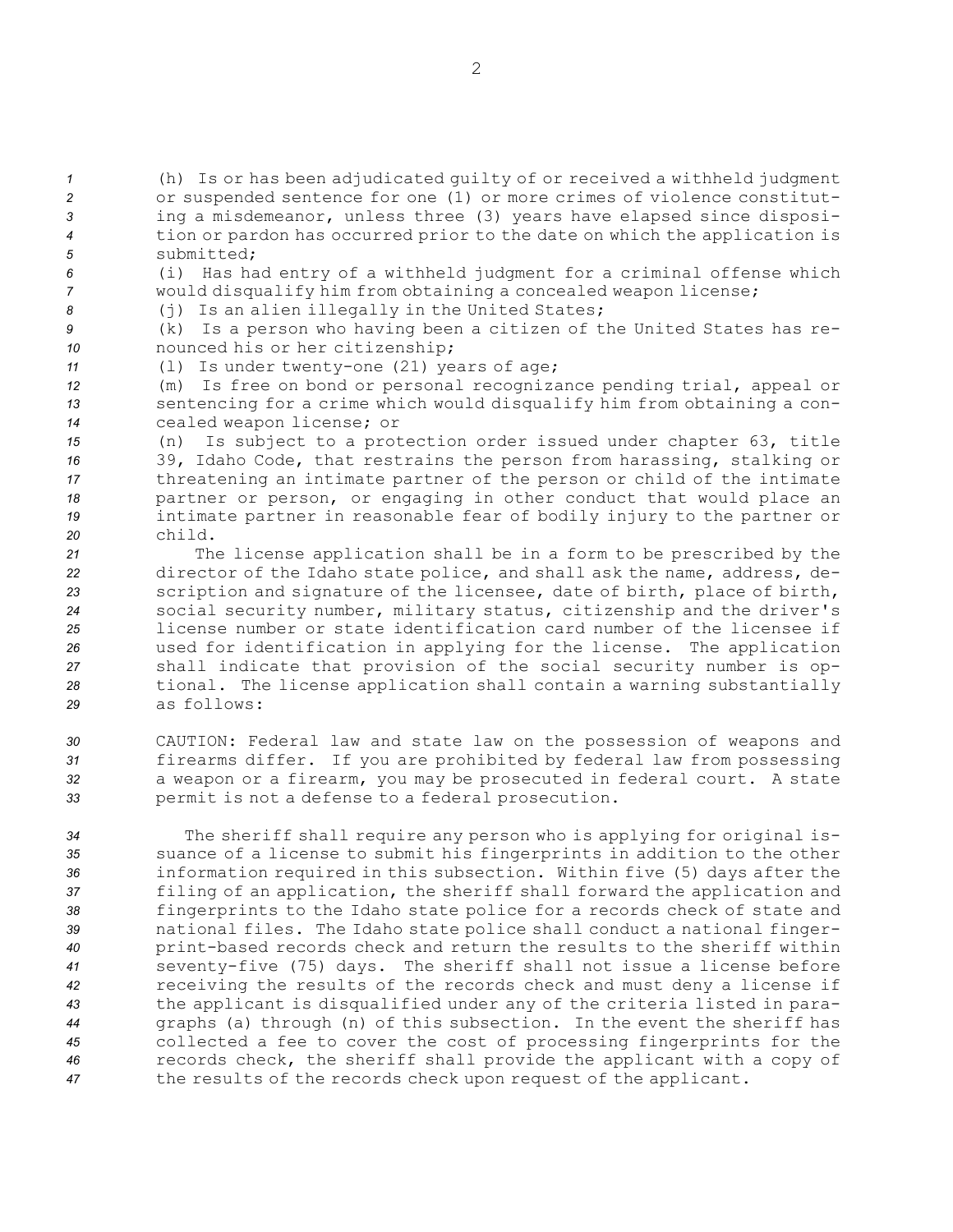The license will be in <sup>a</sup> form substantially similar to that of the Idaho driver's license. It will bear the signature, name, address, date of birth, picture of the licensee, expiration date and the driver's li- cense number or state identification card number of the licensee if used for identification in applying for the license. Upon issuing <sup>a</sup> license under the provisions of this section, the sheriff will notify the Idaho state police on <sup>a</sup> form or in <sup>a</sup> manner prescribed by the state police. In- formation relating to an applicant or licensee received or maintained **9** pursuant to this section by the sheriff or Idaho state police is confi-dential and exempt from disclosure under section 9-338, Idaho Code.

 (2) The fee for original issuance of <sup>a</sup> license shall be twenty dollars (\$20.00) paid to the sheriff for the purpose of enforcing the provisions of this chapter. The sheriff may collect any additional fees necessary to cover the cost of processing fingerprints lawfully required by any state or fed- eral agency or department, and the cost of materials for the license lawfully required by any state agency or department, which costs shall be paid to the *17* state.

 (3) The fee for renewal of the license shall be fifteen dollars (\$15.00). The sheriff may collect any additional fees necessary to cover the processing costs lawfully required by any state or federal agency or department, and the cost of materials for the license lawfully required by any state agency or department, which costs shall be paid to the state. If <sup>a</sup> licensee applying for renewal has not previously been required to submit fingerprints, the sheriff shall require the licensee to do so and may collect any additional fees necessary to cover the cost of processing fingerprints lawfully required by any state or federal agency or department.

 (4) Every license that is not, as provided by law, suspended, revoked or disqualified in this state shall be renewable at any time during the ninety (90) day period before its expiration or within ninety (90) days after the expiration date. Renewal notices shall be mailed out ninety (90) days prior to the expiration date of the license. The sheriff shall require the li- censee applying for renewal to complete an application. The sheriff shall submit the application to the Idaho state police for <sup>a</sup> records check of state and national databases. The Idaho state police shall conduct the records check and return the results to the sheriff within thirty (30) days. The sheriff shall not issue <sup>a</sup> renewal before receiving the results of the records check and must deny <sup>a</sup> license if the applicant is disqualified under any of the criteria listed in subsection (1), paragraphs (a) through (n) of this section. <sup>A</sup> renewal license shall be valid for <sup>a</sup> period of five (5) years. <sup>A</sup> license so renewed shall take effect on the expiration date of the prior license. <sup>A</sup> licensee renewing ninety-one (91) days to one hundred eighty (180) days after the expiration date of the license shall pay <sup>a</sup> late renewal penalty of ten dollars (\$10.00) in addition to the renewal fee, except that any licensee serving on active duty in the armed forces of the United States during the renewal period shall not be required to pay <sup>a</sup> late renewal penalty upon renewing ninety-one (91) days to one hundred eighty (180) days after the expiration date of the license. After one hundred eighty-one (181) days, the licensee shall be required to submit an initial application for <sup>a</sup> license and to pay the fees prescribed in subsection (2) of this section. The renewal fee and any penalty shall be paid to the sheriff for the purpose of enforcing the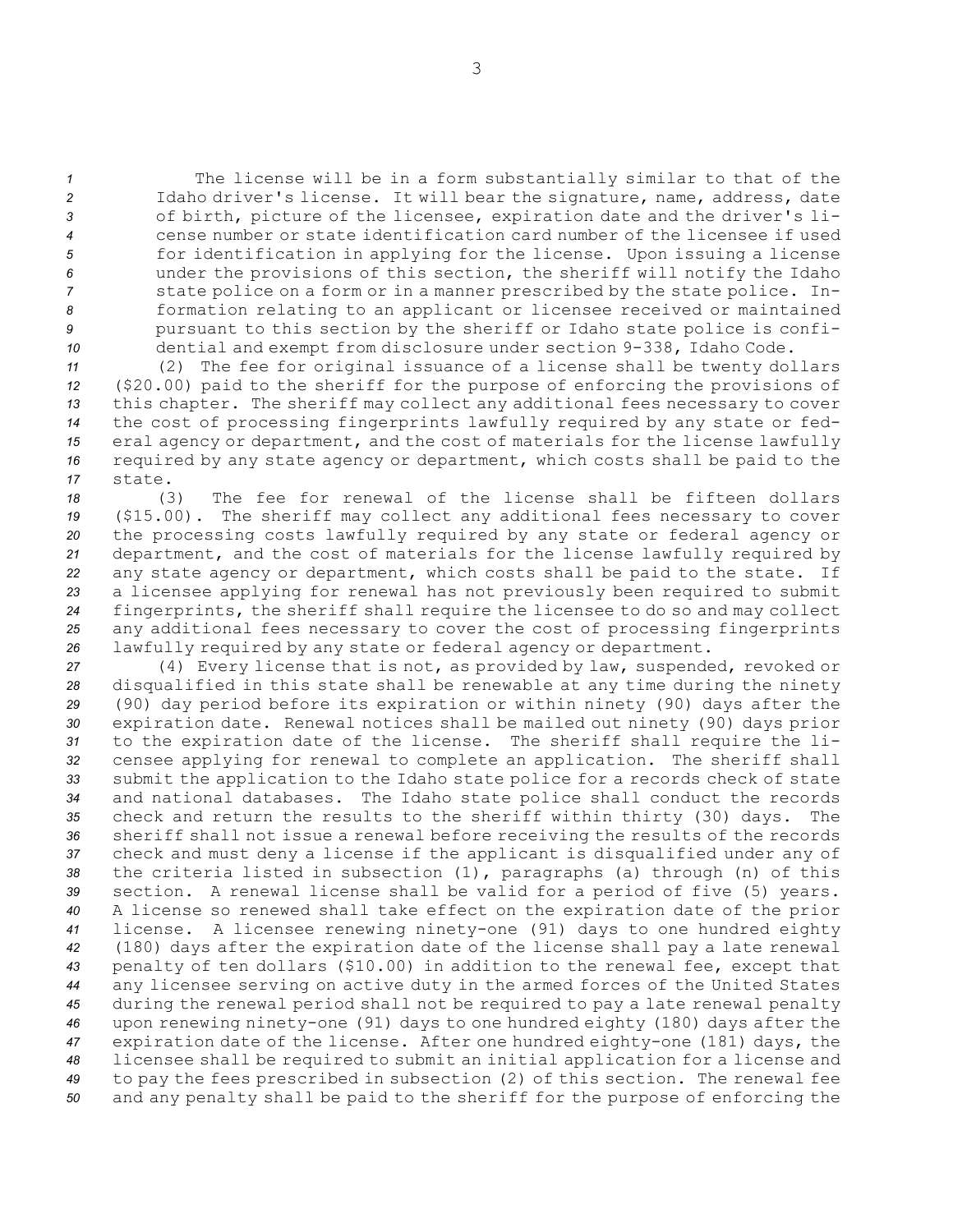*<sup>1</sup>* provisions of this chapter. Upon renewing <sup>a</sup> license under the provisions of *<sup>2</sup>* this section, the sheriff shall notify the Idaho state police within five (5) *<sup>3</sup>* days on <sup>a</sup> form or in <sup>a</sup> manner prescribed.

*<sup>4</sup>* (5) Notwithstanding the requirements of this section, the sheriff of *<sup>5</sup>* the county of the applicant's residence may issue <sup>a</sup> temporary emergency li-*<sup>6</sup>* cense for good cause pending review under subsection (1) of this section.

 (6) <sup>A</sup> city, county or other political subdivision of this state shall not modify the requirements of this section, nor may <sup>a</sup> political subdivi- sion ask the applicant to voluntarily submit any information not required in this section. <sup>A</sup> civil action may be brought to enjoin <sup>a</sup> wrongful refusal to issue <sup>a</sup> license or <sup>a</sup> wrongful modification of the requirements of this sec- tion. The civil action may be brought in the county in which the application was made or in Ada county at the discretion of the petitioner. Any person who prevails against <sup>a</sup> public agency in any action in the courts for <sup>a</sup> violation of subsections (1) through (5) of this section, shall be awarded costs, in- cluding reasonable attorney's fees incurred in connection with the legal ac-*17* tion.

 (7) Except in the person's place of abode or fixed place of business, or on property in which the person has any ownership or leasehold interest, <sup>a</sup> person shall not carry <sup>a</sup> concealed weapon without <sup>a</sup> license to carry <sup>a</sup> con- cealed weapon. For the purposes of this section, <sup>a</sup> concealed weapon means any dirk, dirk knife, bowie knife, dagger, pistol, revolver or any other deadly or dangerous weapon. The provisions of this section shall not apply to any lawfully possessed shotgun or rifle, any knife, cleaver or other in- strument primarily used in the processing, preparation or eating of food, any knife with <sup>a</sup> blade four (4) inches or less or any lawfully possessed taser, stun gun or pepper spray.

 (8) <sup>A</sup> county sheriff, deputy sheriff or county employee who issues <sup>a</sup> license to carry <sup>a</sup> concealed weapon under this section shall not incur any civil or criminal liability as the result of the performance of his duties under this section.

 (9) While in any motor vehicle, inside the limits or confines of any city, <sup>a</sup> person shall not carry <sup>a</sup> concealed weapon on or about his person without <sup>a</sup> license to carry <sup>a</sup> concealed weapon. This shall not apply to any firearm located in plain view whether it is loaded or unloaded. <sup>A</sup> firearm may be concealed legally in <sup>a</sup> motor vehicle so long as the weapon is disassembled or unloaded.

*<sup>38</sup>* (10) In implementing the provisions of this section on behalf of the *<sup>39</sup>* state of Idaho, the sheriff shall make applications readily available at the *<sup>40</sup>* office of the sheriff or at other public offices in his jurisdiction.

 (110) The sheriff of <sup>a</sup> county may issue <sup>a</sup> license to carry <sup>a</sup> concealed weapon to those individuals between the ages of eighteen (18) and twenty-one (21) years who in the judgment of the sheriff warrant the issuance of the li- cense to carry <sup>a</sup> concealed weapon. Such issuance shall be subject to limita- tions which the issuing authority deems appropriate. Licenses issued to in- dividuals between the ages of eighteen (18) and twenty-one (21) years shall be easily distinguishable from regular licenses.

*<sup>48</sup>* (121) The requirement to secure <sup>a</sup> license to carry <sup>a</sup> concealed weapon *<sup>49</sup>* under this section shall not apply to the following persons: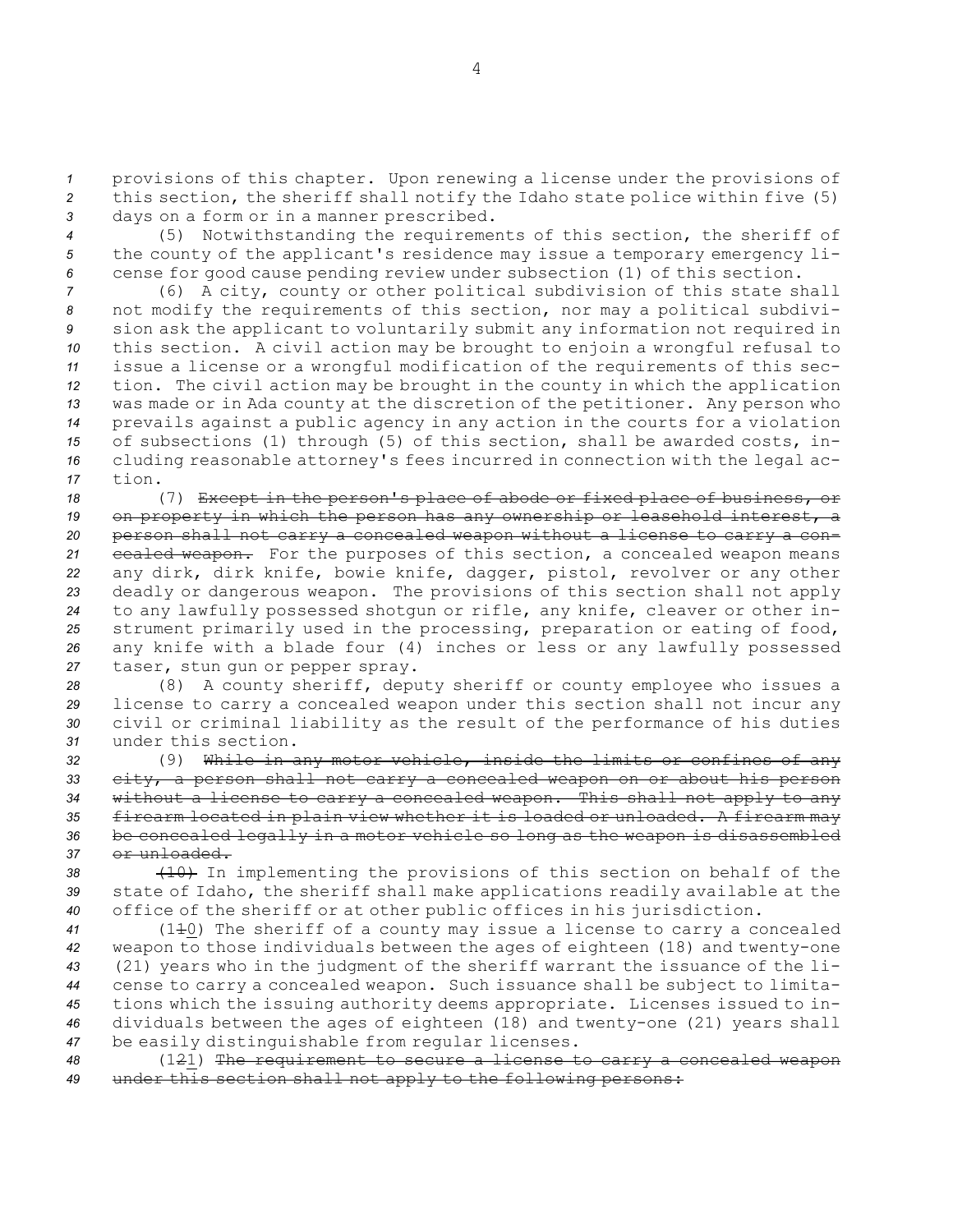(a) Officials of <sup>a</sup> county, city, state of Idaho, the United States, peace officers, guards of any jail, court appointed attendants or any **3** officer of any express company on duty; (b) Employees of the adjutant general and military division of the state where military membership is <sup>a</sup> condition of employment when on *<sup>6</sup>* duty; (c) Criminal investigators of the attorney general's office, crimi- nal investigators of <sup>a</sup> prosecuting attorney's office, prosecutors and 9 their deputies; (d) Any person outside the limits of or confines of any city while en- gaged in lawful hunting, fishing, trapping or other lawful outdoor ac- $\qquad \qquad \frac{1}{2}$  (e) Any publicly elected Idaho official; (f) Retired peace officers or detention deputies with at least ten (10) years of service with the state or <sup>a</sup> political subdivision as <sup>a</sup> peace of- ficer or detention deputy and who have been certified by the peace offi-17 cer standards and training council; 18 (g) Any person who has a valid permit from a state or local law enforce- ment agency or court authorizing him to carry <sup>a</sup> concealed weapon. <sup>A</sup> per- mit issued in another state will only be considered valid if the permit is in the licensee's physical possession. Any person may carry <sup>a</sup> con- cealed weapon without <sup>a</sup> license provided that the individual meets the standards of eligibility as provided in subsection (1) of this section within the state of Idaho. (132) When issuing <sup>a</sup> license pursuant to this section, the sheriff may require the applicant to demonstrate familiarity with <sup>a</sup> firearm and shall accept any of the following, provided the applicant may select whichever of the following applies: (a) Completion of any hunter education or hunter safety course approved 30 by the department of fish and game or a similar agency of another state; (b) Completion of any national rifle association firearms safety or training course or any national rifle association hunter education *33* course; (c) Completion of any firearms safety or training course or class available to the general public offered by <sup>a</sup> law enforcement agency, community college, college, university, or private or public institu- tion or organization or firearms training school, utilizing instruc- tors certified by the national rifle association or the Idaho state *<sup>39</sup>* police; (d) Completion of any law enforcement firearms safety or training course or class offered for security guards, investigators, special deputies, or any division or subdivision of <sup>a</sup> law enforcement agency or security enforcement agency; (e) Presents evidence or equivalent experience with <sup>a</sup> firearm through participation in organized shooting competition or military service; (f) Is licensed or has been licensed to carry <sup>a</sup> firearm in this state or <sup>a</sup> county or municipality, unless the license has been revoked for cause; *48* or